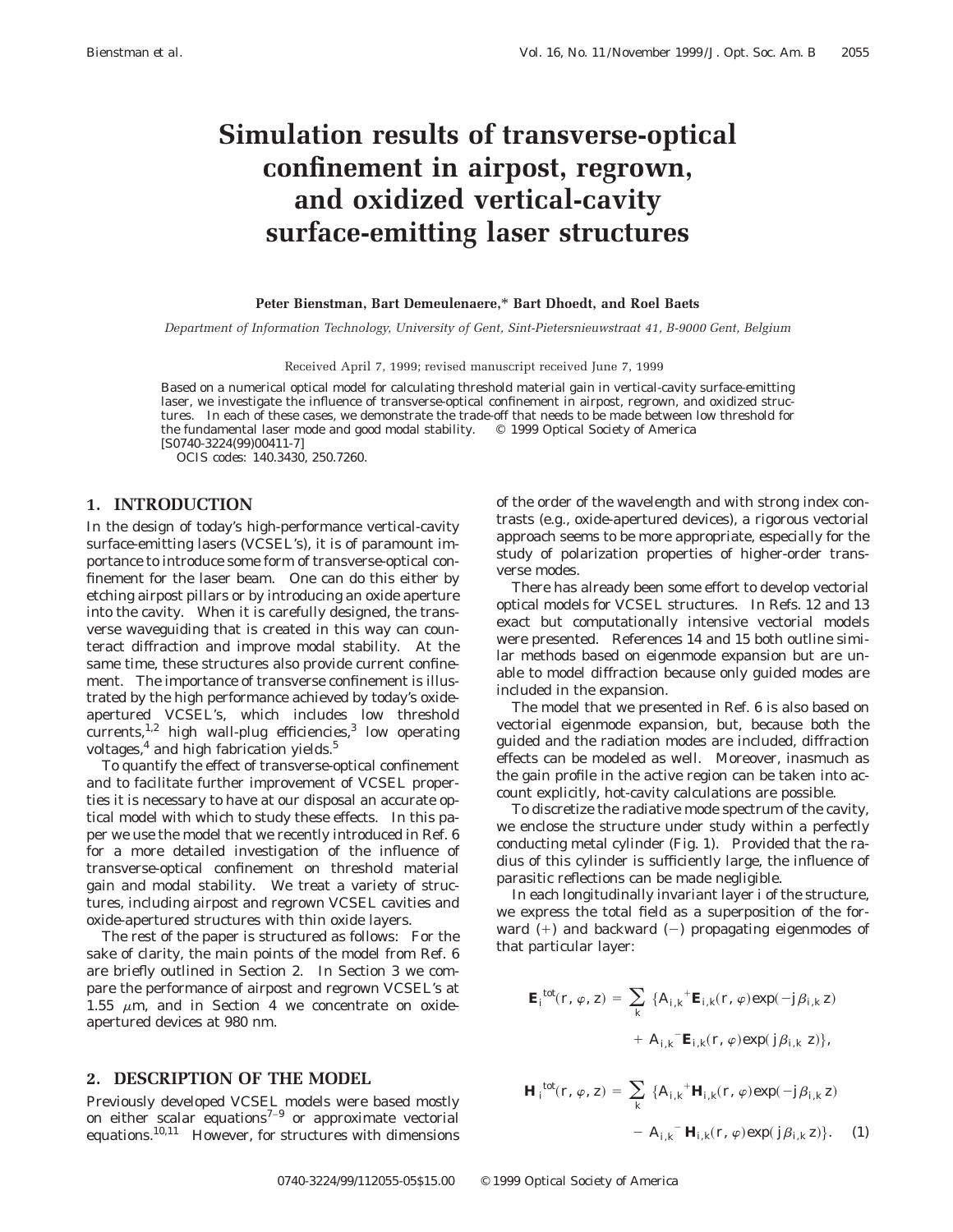

When the cylinder is not homogeneously filled (i.e., *M*  $>$  1), each of these eigenmodes is in turn written as a linear combination of the simpler eigenmodes of the uniformly filled cylinder  $(M = 1)$ . Thus we avoid having to solve the dispersion relation for  $M > 1$  in the complex plane.

We calculate the reflection and transmission matrices at an interface between two layers by applying the socalled mode-matching technique.<sup>16</sup> To determine the reflection and transmission matrices of an entire stack of layers, we use the well-known scattering matrix approach of Ref. 17.

The final step in the model consists of finding the laser mode of the cavity together with its threshold material gain. To this end, we cut the cavity in half at an arbitrary *z* position, e.g., in the middle of the active layer. With the procedure outlined in the previous paragraphs, we calculate the reflection matrix  $\mathbf{R}_{\text{top}}$  that describes the reflection of the top part of the cavity for fields incident from the bottom part. Similarly, we can derive the reflection  $\mathbf{R}_{\text{bot}}$  of the bottom part as seen from the top. The vector **a**, which contains the expansion coefficients of a laser mode, must satisfy the resonance condition that expresses a round-trip gain of unity:

$$
\mathbf{R}_{\text{top}}\mathbf{R}_{\text{bot}}\mathbf{a} = \mathbf{a}.\tag{2}
$$

This is equivalent to looking for eigenvalues of the matrix  $\mathbf{R} = \mathbf{R}_{\text{top}} \mathbf{R}_{\text{bot}}$  that have an eigenvalue of 1. To enhance the numerical stability it is more appropriate to perform a singular-value decomposition of  $\mathbf{R} - \mathbf{1}$ , where **1** is the unit matrix. It can be proved that, if a singular value of this matrix is zero, an eigenvector with an eigenvalue 1 of matrix **R** has been found.

To locate a laser mode we proceed as follows: For a given value of the material gain  $g_{\text{mat}}$ , we calculate the singular value  $\sigma_i$  at different wavelengths. Typically,  $\sigma_i$ describes a hyperbola as a function of the wavelength (Fig. 2). The minimum of this hyperbola corresponds to phase resonance. After we have located the lasing wavelength in this way, we keep  $\lambda$  fixed and calculate  $\sigma_i$  for different gain levels  $g_{\text{mat}}$  in the active region (Fig. 3). In this way we can determine the threshold material gain for this particular laser mode.

### **3. AIRPOST AND REGROWN VERTICAL-CAVITY SURFACE-EMITTING LASERS**

Recently, VCSEL's operating at 1.55  $\mu$ m were realized, based on an InP bottom mirror and a dielectric  $Si/SiO<sub>2</sub>$ mirror.<sup>18,19</sup> In Ref. 19 it was argued that one could decrease diffraction losses in these devices by etching the bottom mirror (Fig. 4) or by regrowing the airpost by semi-insulating InP (Fig. 5). Here we evaluate these effects, using the model just presented.

Figures 6 and 7 show the threshold material gain for a uniform gain profile in an active region of 5-nm thickness. Parameters that are varied in the simulations are device diameter (5 or 10  $\mu$ m) and etch depth (10, 20, or 30 mirror pairs from a total of 50). As expected, smaller devices suffer from increased diffraction loss, leading to a higher threshold gain. For the airpost structure without regrowth, Fig. 6 shows that increasing the etch depth leads



Fig. 5. Regrown VCSEL structure.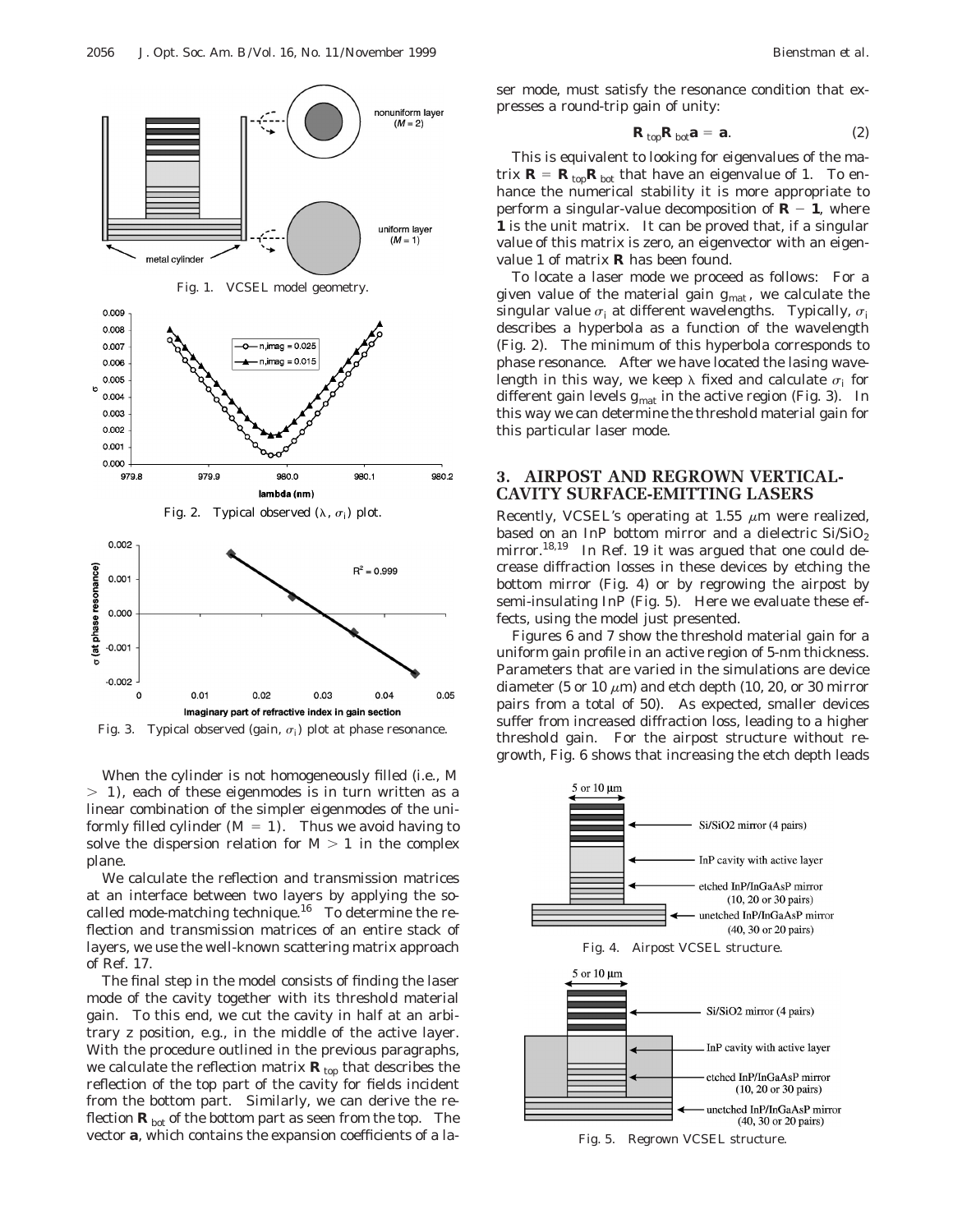



Fig. 7. Threshold material gain (regrown VCSEL).

to a lower threshold. The longer waveguide that is created by deeper etching helps to confine the mode to the core of the structure, thereby reducing diffraction losses. In the regrown structure (Fig. 7) we see a different behavior. The lower index contrast given by the regrown InP does not provide for enough guiding, so a significant fraction of the field will spread out to the cladding layers. The reflectivity seen by this cladding field decreases as the etch depth is increased, because of the ever-lower number of mirror pairs left in the cladding. This decrease leads to an increase in threshold gain for increasing etch depth. Only for deep etches does the threshold gain decrease again, indicating that the less pronounced waveguiding has ultimately become strong enough to counteract the lower cladding reflectivity. Finally, we note that the threshold for regrown devices is always larger than for airpost structures.

We can assess modal stability by comparing the threshold gain of the fundamental mode and of the higher-order transverse modes. Looking again at Fig. 6, we can see that this threshold difference is larger for smaller devices, as the larger diffraction losses in small components have a greater effect on the badly guided higher-order mode. For deep etches, the threshold of the higher-order mode approaches that of the fundamental mode. This indicates that both modes are almost perfectly confined within the waveguide core, so diffraction losses for both modes are negligible. From Fig. 7 it is also apparent that the gain difference is much larger in the regrown case than in the airpost case, because of the lower index contrast. This is especially true for the small devices, for

which we were unable to accurately pinpoint the higherorder mode, because it was already close to cutoff.

Finally, it can be seen that, for small devices, there is always a trade-off between low threshold for the fundamental mode and a good modal stability: The etch depth with the lowest threshold for the fundamental mode yields the poorest modal stability.

The trends from Figs. 6 and 7 agree well with experimental optical pumping results of Ref. 20, which show, e.g., that regrown structures generally have a slightly higher threshold than airpost structures. However, regrown devices lased down to smaller diameters compared with airposts, although the model predicts the opposite. This result can be explained by the fact that the regrown InP is a good heat conductor, allowing for more-efficient cooling of the regrown devices.

It is also interesting to compare the results obtained here with those presented in Ref. 21. There, an airpost structure was analyzed for which the etching occurred only in the top distributed Bragg reflector (DBR). Another noted difference is the use of an AlGaAs top DBR instead of a  $Si/SiO<sub>2</sub>$  top DBR. In spite of these differences, these simulations also predict lower losses for increasing etch depths. A feature of Ref. 21 that is not clearly reproduced in our results is the oscillations in the losses as a function of the etch depth. However, it should be noted that the structure that we consider here is much more deeply etched than the one treated in Ref. 21 and that, furthermore, in the device described in Ref. 21 the amplitude of these oscillations decreases when the etch depth increases.

## **4. OXIDE-APERTURED VERTICAL-CAVITY SURFACE-EMITTING LASERS**

In this section we evaluate the benchmark modeling task from Ref. 22, for which a thin  $(\lambda/20)$  oxide is placed at five different positions within a  $\lambda/4$  DBR layer. The laser structure under study is a 980-nm emitting device with a 30-period bottom DBR and a 25-period top DBR (Fig. 8). The gain in the active region is assumed to be constant and confined within the oxide diameter, which is 4  $\mu$ m in this example.

Figure 9 compares the threshold material gain for both the fundamental and the first-order modes for the different aperture positions. For reference, these values are also given in the absence of any oxide and in the case of a thick  $\lambda$ /4 oxide.

It is clear that an antinode oxide leads to a much reduced threshold gain, as was also found in Ref. 13. Indeed, the aperture is placed at a maximum of the standing-wave pattern and is therefore very effective in



Fig. 8. Al-oxidized VCSEL.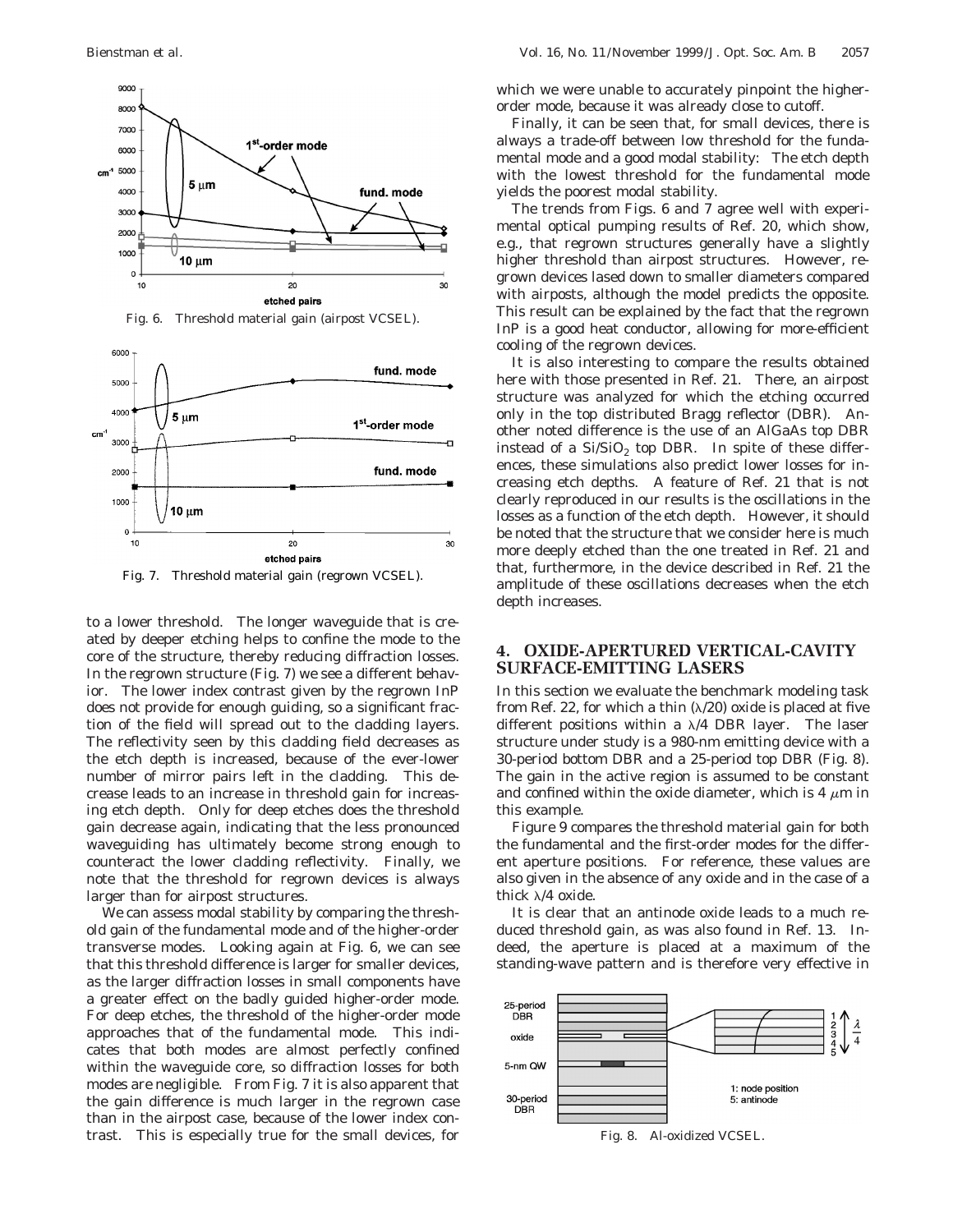

Fig. 9. Threshold material gain (oxidized VCSEL): 1, node oxide; 5, antinode oxide; no, no oxide; all,  $\lambda/4$  oxide.



Fig. 10. Lasing wavelength (oxidized VCSEL): 1, node oxide; 5, antinode oxide; no, no oxide; all,  $\lambda/4$  oxide.

counteracting diffraction. However, this is true for both the fundamental mode and the higher-order modes. Therefore an antinode oxide is able to provide for lowthreshold gain for the fundamental mode but does so at the expense of a reduced modal selectivity.

In a node oxide exactly the opposite is true. The aperture is placed at a field minimum and is not very effective in counteracting diffraction. These detrimental diffraction effects are worse for the higher-order modes, and therefore a node oxide provides for good modal stability but does so at the expense of a higher threshold for the fundamental mode.

In Fig. 10 the resonance wavelength of these structures is plotted for both the fundamental mode and the higherorder mode. All the structures exhibit a clear blueshift with respect to the design wavelength of 980 nm. Antinode oxides give rise to larger shifts because of the increased interaction with the aperture at the field maximum. Similar blueshifts were also observed in the research reported in Ref. 12. It is also interesting that the thick  $\lambda$  / 4 oxide leads to thresholds that are approximately as low as for the thin antinode oxide but does so at smaller blueshifts.

### **5. CONCLUSION**

We have presented a vectorial electromagnetic model that is capable of determining the optical properties of currently used VCSEL's. For different structures, we demonstrated the trade-off that needs to be made between low threshold for the fundamental mode and good modal stability.

### **ACKNOWLEDGMENTS**

P. Bienstman and B. Demeulenaere acknowledge doctoral fellowships from the Flemish National Fund for Scientific Research (Fonds voor Wetenschappelijk Onderzoek– Vlaanderen). B. Dhoedt acknowledges a postdoctoral fellowship from the Flemish Institute for Science and Technology in Industry. We acknowledge partial support from the European Advanced Communications Technologies and Services ACTS-024 project, ''Vertical,'' as well as from the European Cooperation in the Field of Scientific and Technical Research framework project COST 268 and the Belgian Inter University Attraction Pole project IUAP IV-13.

P. Bienstman's e-mail address is peter.bienstman @rug.ac.be.

\*Present address, Barco R&D Department, Th. Sevenslaan 106, B-8500 Kortrijk, Belgium.

### **REFERENCES**

- 1. E. R. Hegblom, N. M. Margalit, A. Fiore, and L. A. Coldren, ''Small efficient vertical cavity lasers with tapered oxide apertures,'' Electron. Lett. **34**, 895–897 (1998).
- 2. D. L. Huffaker and D. G. Deppe, ''Improved performance of oxide-confined vertical-cavity surface-emitting lasers using a tunnel injection active region,'' Appl. Phys. Lett. **71**, 1449–1451 (1997).
- 3. K. L. Lear, K. D. Choquette, R. P. Schneider, S. P. Kilcoyne, and K. M. Geib, ''Selectively oxidized vertical cavity surface emitting lasers with 50% power conversion efficiency,'' Electron. Lett. **31**, 208–209 (1995).
- 4. K. D. Choquette, R. P. Schneider, K. L. Lear, and K. M. Geib, ''Low threshold voltage vertical cavity lasers fabricated by selective oxidation,'' Electron. Lett. **30**, 2043–2044 (1994).
- 5. K. D. Choquette, K. L. Lear, R. P. Schneider, K. M. Geib, J. J. Figiel, and R. Hull, ''Fabrication and performance of selectively oxidized vertical cavity lasers,'' IEEE Photon. Technol. Lett. **7**, 1237–1239 (1995).
- 6. B. Demeulenaere, P. Bienstman, B. Dhoedt, and R. Baets, ''Detailed study of AlAs-oxidized apertures in VCSEL cavities for optimized modal performance,'' IEEE J. Quantum Electron. **35**, 358–367 (1999).
- 7. G. R. Hadley, "Effective index model for vertical-cavity surface-emitting lasers,'' Opt. Lett. **20**, 1483–1485 (1995).
- 8. G. R. Hadley, K. L. Lear, M. E. Warren, K. D. Choquette, J. W. Scott, and S. W. Corzine, "Comprehensive numerical modeling of vertical-cavity surface-emitting lasers,'' IEEE J. Quantum Electron. **32**, 607–616 (1996).
- 9. G. R. Hadley, ''Low-truncation-error finite difference equations for photonics simulation. II. Vertical-cavity surfaceemitting lasers,'' J. Lightwave Technol. **16**, 142–151 (1998).
- 10. M. J. Noble, J. P. Loehr, and J. A. Lott, ''Analysis of microcavity lasing modes using a full-vector weighted index method,'' IEEE J. Quantum Electron. **34**, 1892–1903 (1998).
- 11. M. J. Noble, J. P. Loehr, and J. A. Lott, ''Semi-analytic calculation of diffraction losses and threshold currents in microcavity VCSELs,'' in *IEEE LEOS Annual Meeting* (Institute of Electrical and Electronics Engineers, Piscataway, N.J., 1998), pp. 212–213, paper WI3.
- 12. M. J. Noble, J. P. Loehr, and J. A. Lott, ''Quasi-exact optical analysis of oxide apertured microcavity VCSEL's using vector finite elements,'' IEEE J. Quantum Electron. **34**, 2327– 2339 (1998).
- 13. B. Klein, L. F. Register, K. Hess, D. G. Deppe, and Q. Deng, ''Self-consistent Green's function approach to the analysis of dielectrically apertured vertical-cavity surface-emitting lasers,'' Appl. Phys. Lett. **73**, 3324–3326 (1998).
- 14. D. Burak and R. Binder, ''Cold-cavity vectorial eigenmodes of VCSEL's,'' IEEE J. Quantum Electron. **33**, 1205–1215 (1997).
- 15. R. Kuszelewicz and G. Aubert, ''Modal matrix theory for light propagation in laterally restricted stratified media,'' J. Opt. Soc. Am. A **14**, 3262–3272 (1997).
- 16. W. C. Chew, *Waves and Fields in Inhomogeneous Media* (Van Nostrand Reinhold, New York, 1990).